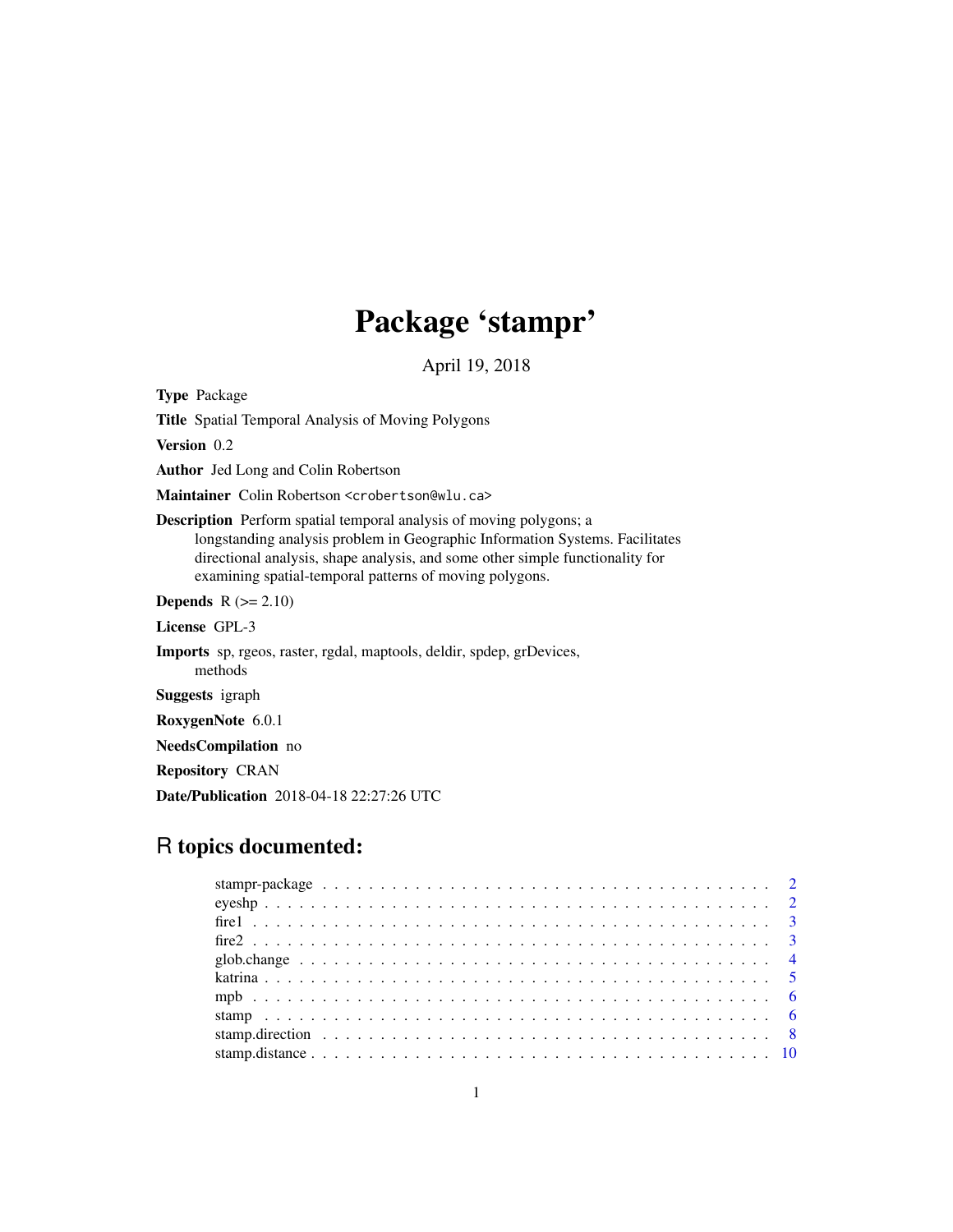#### <span id="page-1-0"></span> $2<sup>2</sup>$

stampr-package *stampr: Spatial Temporal Analysis of Moving Polygons*

#### Description

The Package stampr provides tools for performing spatial temporal analysis of moving polygons. These tools allow the calculation of directional relationships, shape indices, and other basic functionality, such as global change metrics. More details about each of these functions can be found in its help documentation.

#### Details

stampr's functions utilize the SpatialPolygonsDataFrame objects from the package sp. Polygon relationships are still understudied in the field of geographic information science, but hopefully stampr can provide users with a platform for new developments and applied research looking at interesting geographical phenomena.

#### Author(s)

Jed Long and Colin Robertson

#### References

Robertson, C., Nelson, T., Boots, B., and Wulder, M. (2007) STAMP: Spatial-temporal analysis of moving polygons. *Journal of Geographical Systems*, 9:207-227.

eyeshp *Hurricane Katrina eye point dataset*

# Description

A dataset containing points representing the eye of Hurricane Katrina centroid from 21:00 26- AUG-2005 to 21:00 29-AUG-2005. Polygon contours were extracted from the US NOAA H\*Wind product, downloadable from: [http://www.aoml.noaa.gov/hrd/data\\_sub/wind.html](http://www.aoml.noaa.gov/hrd/data_sub/wind.html)

#### Format

A SpatialPointsDataFrame with 33 records of of the location of Hurricane Katrina, every 3 hrs, from 21:00 25-AUG-2005 to 21:00 29-AUG-2005. The date and time of each polygon is recorded in the column DateTime.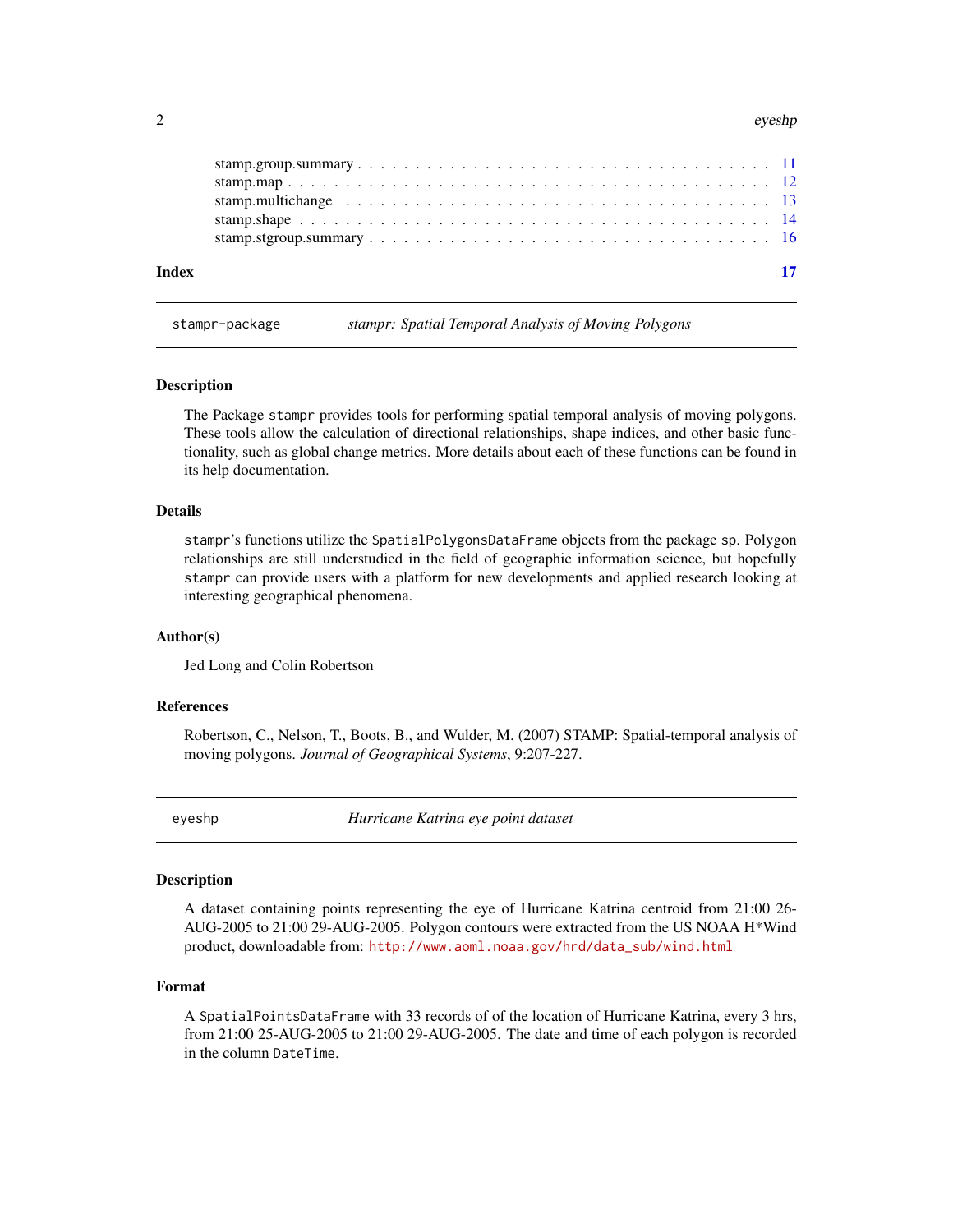#### <span id="page-2-0"></span> $\int$  fire 1 3

# Details

The eyeshp dataset contains points that were derived from the raw NOAA H\*Wind data. The data is included here to provide a point-data comparison to the data in the katrina dataset which is polygon data

#### Examples

```
library(sp)
data("eyeshp")
plot(eyeshp)
```
fire1 *Forest Fire dataset*

#### Description

A dataset containing fake forest fire polygons representing the movement of the forest fire from T1 (fire1) to T2 (fire2). The data is provided purely for demonstration purposes.

# Format

fire1 — a SpatialPolygonsDataFrame with polygons representing the location of forest fire.

#### Source

Simulated data

#### Examples

```
library(sp)
data(fire1)
data(fire2)
plot(fire1)
plot(fire2,border=2,add=TRUE)
```
# fire2 *Forest Fire dataset*

# Description

see fire1

# Format

fire2 — a SpatialPolygonsDataFrame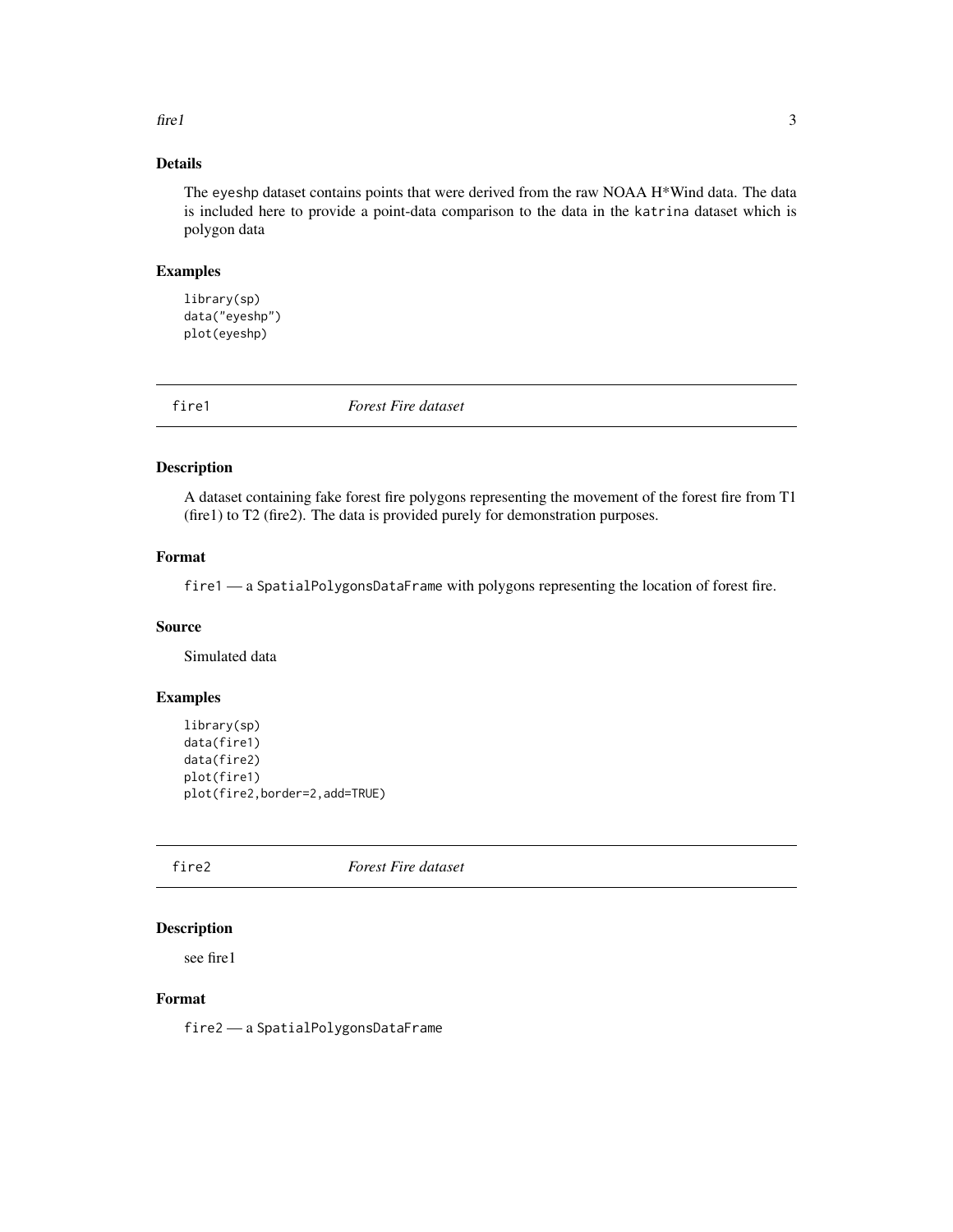<span id="page-3-0"></span>glob.change *glob.change*

# Description

The function glob.change computes a set of three global change metrics for comparison between two polygon sets. These metrics are outlined in Robertson et al. (2007; Table 4).

# Usage

glob.change(T1, T2)

# Arguments

|    | a SpatialPolygonsDataFrame object of polygons from time 1. |
|----|------------------------------------------------------------|
| Τ2 | a SpatialPolygonsDataFrame object of polygons from time 2. |

# Details

glob.change computes three change metrics, detailed below, that can be used to quantify changes between two polygon sets:

NumRatio – ratio between the number of polygons in T2 and T1;

$$
\texttt{NumRatio} = \frac{\#(T1)}{\#(T2)}
$$

AreaRatio – ratio between the areas of polygons in T2 and T1;

$$
\texttt{AreaRatio} = \frac{A(T2)}{A(T1)}
$$

AvgAreaRatio – ratio between the AreaRatio and NumRatio;

$$
\texttt{AvgAreaRatio} = \frac{\texttt{AreaRatio}}{\texttt{NumRatio}} = \frac{\frac{A(T2)}{A(T1)}}{\frac{\#(T1)}{\#(T2)}}
$$

#### Value

A list object with three elements - Results for the NumRatio, AreaRatio, and AvgAreaRatio metrics.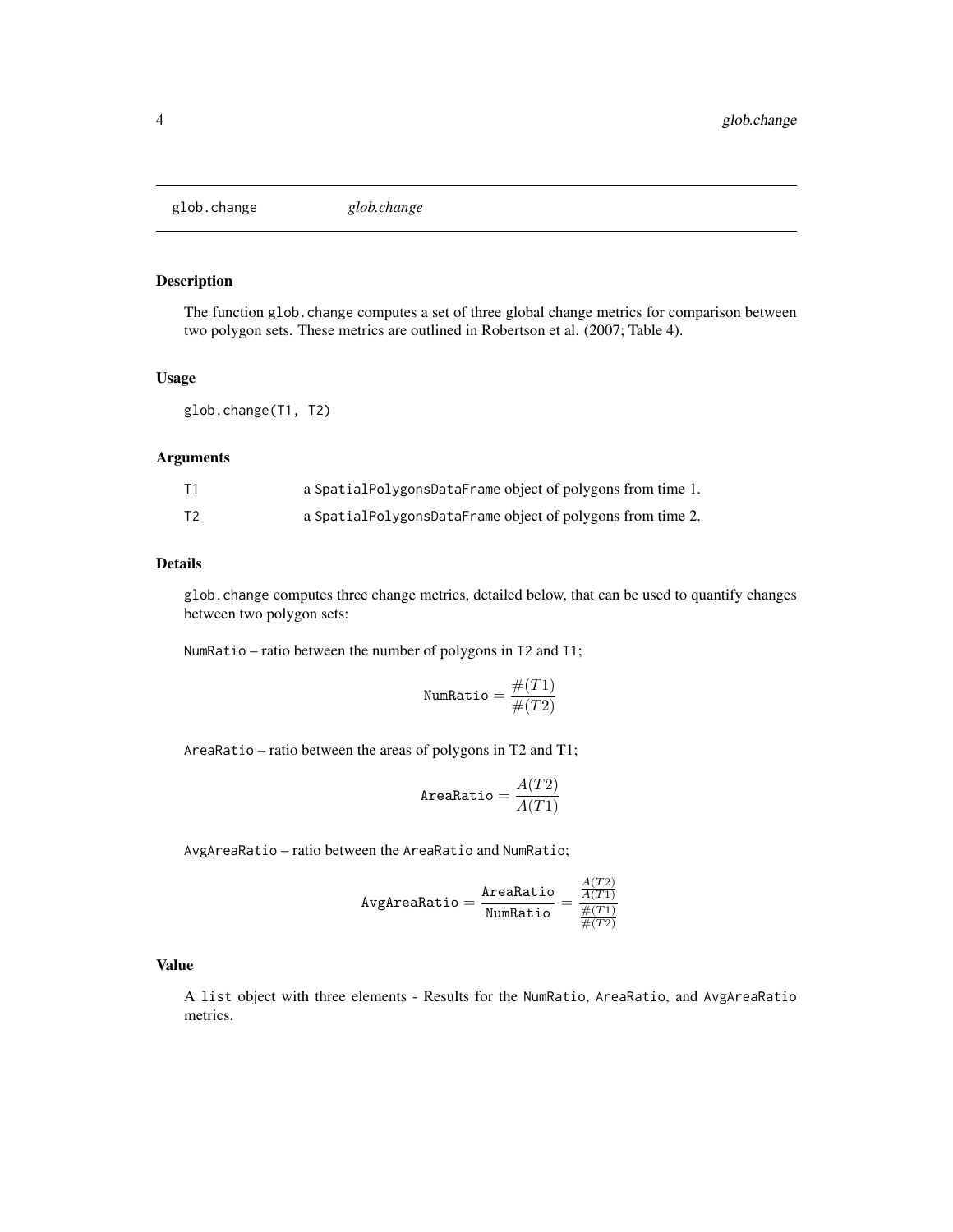<span id="page-4-0"></span>

#### Description

A dataset containing polygons representing the movement of Hurricane Katrina from 21:00 26- AUG-2005 to 21:00 29-AUG-2005. Polygon contours were extracted from the US NOAA H\*Wind product, downloadable from: [http://www.aoml.noaa.gov/hrd/data\\_sub/wind.html](http://www.aoml.noaa.gov/hrd/data_sub/wind.html)

# Format

A SpatialPolygonsDataFrame with 33 records of of the location of Hurricane Katrina, every 3 hrs, from 21:00 25-AUG-2005 to 21:00 29-AUG-2005. The date and time of each polygon is recorded in the column DateTime.

#### Details

The katrina dataset contains polygons that were derived from the raw NOAA H\*Wind data. The 39 mph isotach (contour of equal wind speed) was used to delineate, as a spatial polygon, the extent of Hurricane Katrina at a given time. Polygons were derived at 3 hr intervals; which means there are 33 different time points in the dataset.

#### Source

[http://www.aoml.noaa.gov/hrd/data\\_sub/wind.html](http://www.aoml.noaa.gov/hrd/data_sub/wind.html)

#### References

Powell, M.D., Murillo, S., Dodge, P., Uhlhorn, E., Gamache, J., Cardone, V., Cox, A., Otero, S., Carrasco, N., Annane, B., St. Fleur, R. (2010) Reconstruction of Hurricane Katrina's wind fields for storm surge and wave hindcasting. *Ocean Engineering*, 37, 26-36.

Powell, M.D., Houston, S.H. (1998) The HMD real-time hurricane wind analysis system. *Journal of Wind Engineering and Industrial Aerodynamics*, 77\&78, 53-64.

```
library(sp)
data(katrina)
plot(katrina, border=1:33)
T1 <- katrina[1,]
plot(T1, col=1, add=TRUE)
```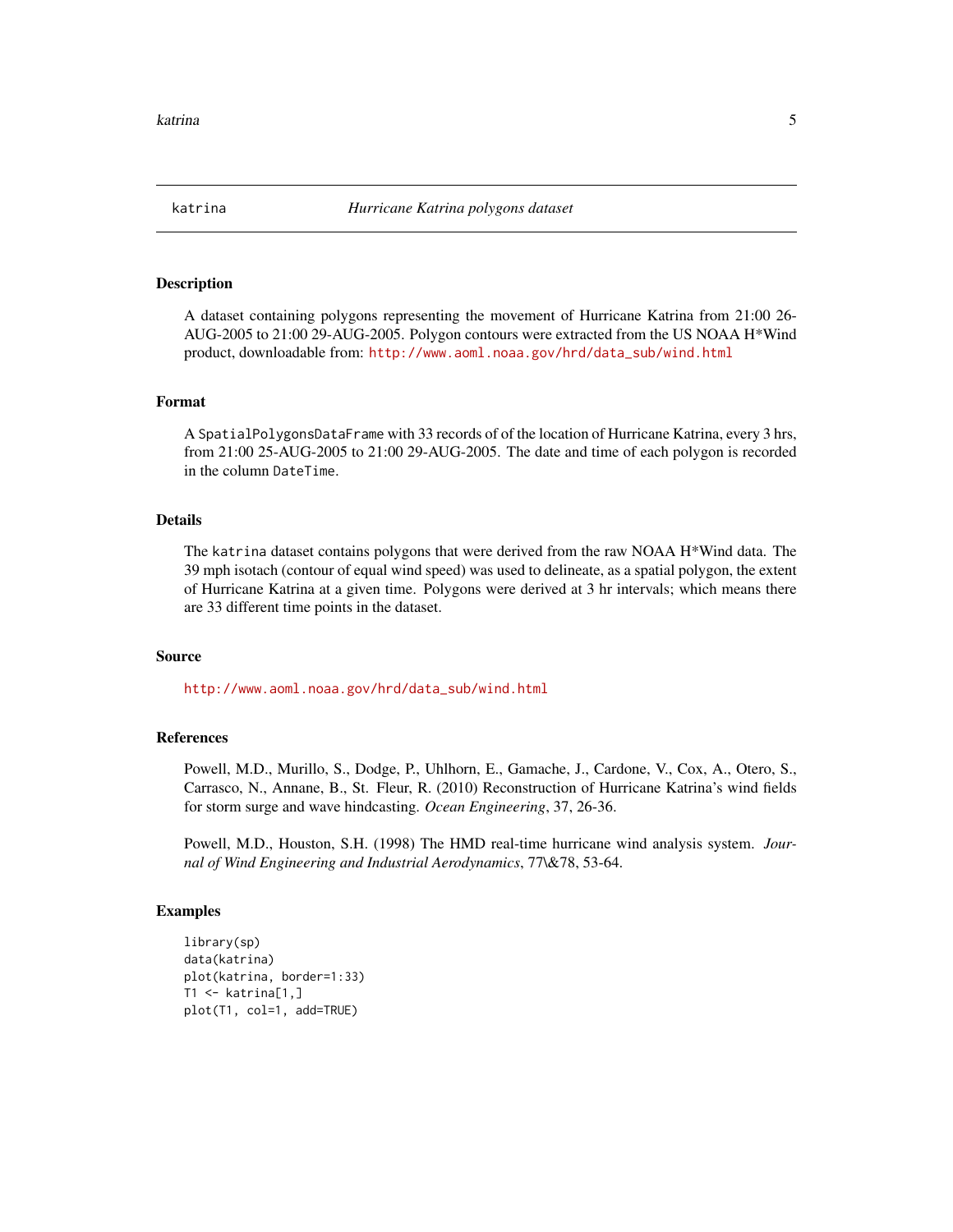<span id="page-5-0"></span>mpb *MPB dataset*

#### Description

A dataset containing polygons representing the location of mountain pine beetle hotspot polygons in Morice Forest District, British Columbia, Canada.

#### Format

mpb — a SpatialPolygonsDataFrame with 711 hotspot polygons that occured over eight years. The temporal indicator is the TGROUP column. Another variable REGION indicates whether the hotspot was in the northern or southern regions, which experienced mostly independent outbreaks.

# Details

These data were derived from helicopter-based GPS surveys during early years of large mountain pine beetle outbreak in Western Canada.

#### Source

Data obtained from Trisalyn Nelson (ASU)

# References

Nelson TA, Boots B, Wulder MA, Carroll AL. Environmental characteristics of mountain pine beetle infestation hot spots. *Journal of Ecosystems and Management*. 2007 Mar 14;8(1).

#### Examples

```
library(sp)
data(mpb)
plot(mpb,border=2,add=TRUE)
```
stamp *Spatial temporal analysis of moving polygons*

#### Description

This function generates a SpatialPolygonsDataFrame that can be used for spatial temporal analysis of moving polygons as described in the paper Robertson et al. (2007).

## Usage

```
stamp(T1, T2, dc = 0, direction = FALSE, distance = FALSE, ...)
```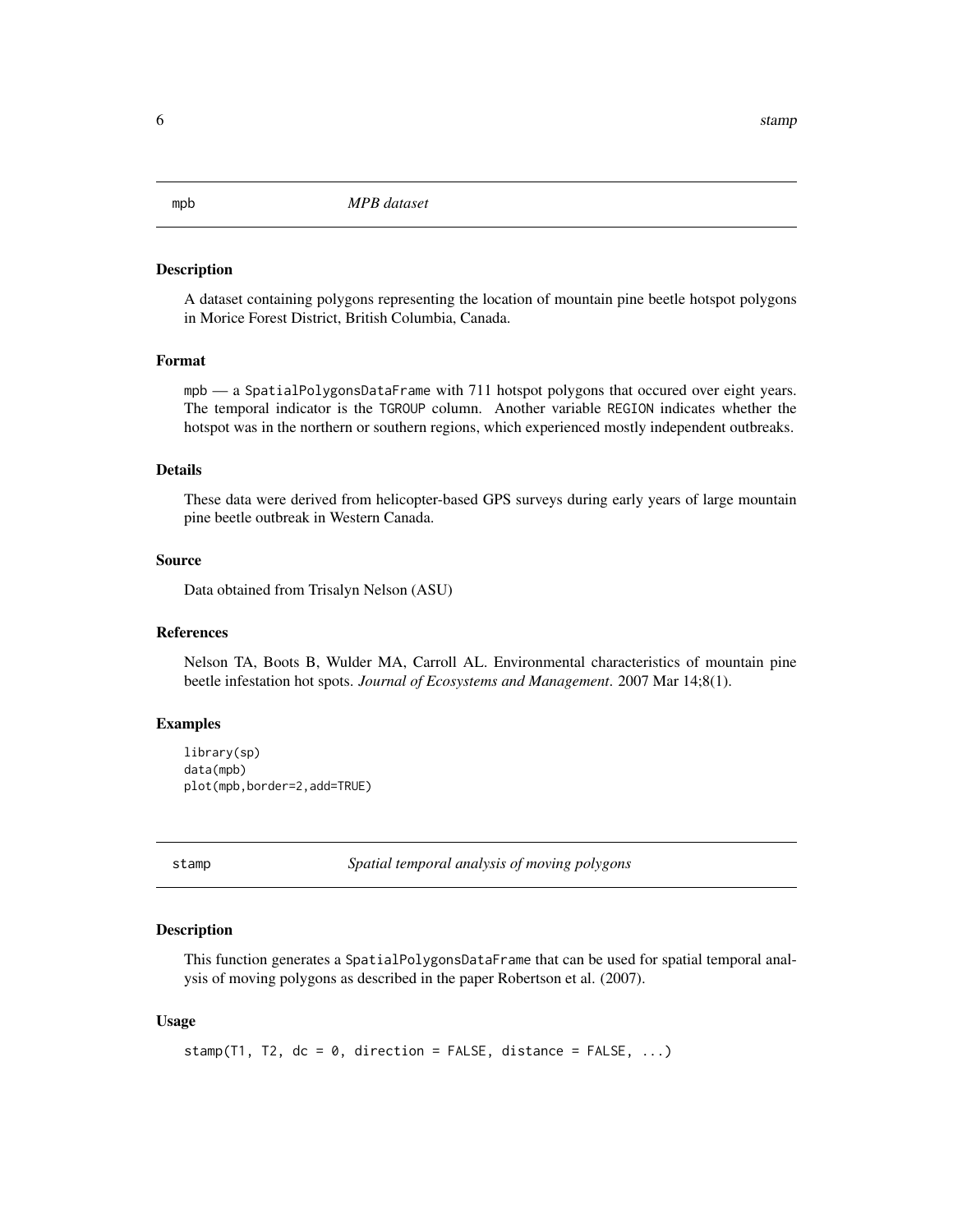#### stamp **7** and 2008 the stamp **7** and 2008 the stamp **7** and 2008 the stamp **7** and 2008 the stamp **7**

## Arguments

| T1                      | a SpatialPolygonsDataFrame object of polygons from time 1.                                                             |
|-------------------------|------------------------------------------------------------------------------------------------------------------------|
| T <sub>2</sub>          | a SpatialPolygonsDataFrame object of polygons from time 2.                                                             |
| dc                      | spatial distance threshold for determining groupings (see <b>Details</b> ) in appropriate<br>units.                    |
| direction               | logical, whether or not to perform directional analysis. See documentation for<br>stamp.direction for further details. |
| distance                | logical, whether or not to perform distance analysis. See documentation for<br>stamp.distance for further details.     |
| $\cdot$ $\cdot$ $\cdot$ | additional parameters to be passed to functions if direction, or distance are<br>set to TRUE.                          |

#### Details

The stamp function can be used to perform spatial temporal analysis of moving polygons (STAMP) as outlined in the paper by Robertson et al., (2007). Polygon movement "groups" are delineated based on polygon connectedness defined by the distance threshold dc. That is, if polygon boundaries (in T1 or T2) are within distance dc of one another they will be designated to the same group. STAMP events are reported at four levels of increasing complexity:

LEV1 – disappearance (DISA), stable (STBL), and generation (GENA);

LEV2 – disappearance (DISA), contraction (CONT), stable (STBL), expansion (EXPN), and generation (GENR);

LEV3 – disappearance (DISA), T1 displacement (DISP1), convergence (CONV), concentration (CONC), contraction (CONT), stable (STBL), expansion (EXP), fragmentation (FRAG), divergence (DIV), T2 displacement (DISP2), and generation (GENR);

LEV4 – LEV4 is different from other levels. It is used to identify those groups where union (UNION), division (DIVISION), and both union and division (BOTH) events occur. These events occur when there are more than one stable event in a group. Groups with one or no stable events recieve an NA value for LEV4.

See Robertson et al. (2007; especially Figure 1) for complete descriptions of all STAMP movement event types.

Note also that there must be a globally unique ID column in each data frame passed to the stamp function

#### Value

This function returns a SpatialPolygonsDataFrame with the following data columns:

| ID1  | Polygon ID from T1 polygons; NA if it did not exist, |
|------|------------------------------------------------------|
| ID2  | Polygon ID from T2 polygons; NA if it did not exist, |
| LEV1 | Level 1 STAMP designation,                           |
| LEV2 | Level 2 STAMP designation,                           |
| LEV3 | Level 3 STAMP designation,                           |
| LEV4 | Level 4 STAMP designation,                           |

GROUP Group ID signifying group membership,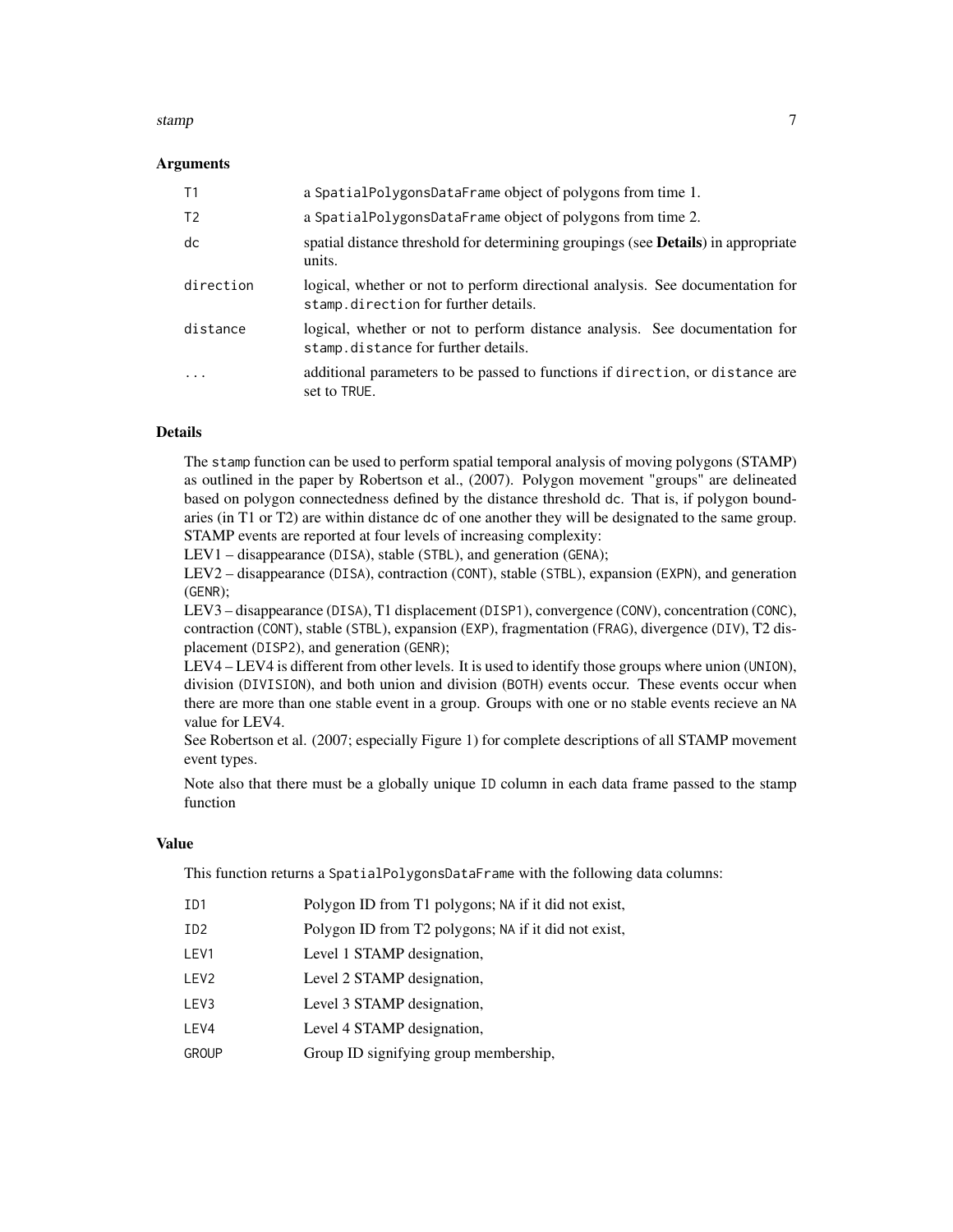<span id="page-7-0"></span>

| AREA | Polygon area in appropriate areal units,                                     |
|------|------------------------------------------------------------------------------|
| --   | (optional) Additional columns from directional analysis if direction = TRUE, |
| --   | (optional) Additional columns from distance analysis if distance = TRUE,     |

#### References

Robertson, C., Nelson, T., Boots, B., and Wulder, M. (2007) STAMP: Spatial-temporal analysis of moving polygons. *Journal of Geographical Systems*, 9:207-227.

## See Also

stamp.direction stamp.distance stamp.shape stamp.map stamp.group.summary

stamp.direction *Perform polygon directional analysis*

#### Description

stamp.direction facilitates polygon directional analysis using a variety of methods.

#### Usage

```
stamp.direction(stmp, dir.mode = "CentroidAngle", ndir = 4, group = FALSE)
```
# Arguments

| stmp     | a SpatialPolygonsDataFrame object generated from the stamp function.                                                                                         |
|----------|--------------------------------------------------------------------------------------------------------------------------------------------------------------|
| dir.mode | a character item identifying which directional relations method is to be used.<br>See <b>Details</b> for information on each individual method.              |
| ndir     | (optional) parameter identifying the number of directions to be computed. See<br>inidividual method <b>Details</b> for appropriate usage.                    |
| group    | (optional) a logical value identifying whether direction should be computed on<br>groups or individual event polygons (only used with CentroidAngle method). |

#### Details

The stamp.direction function can be used to facilitate directional analysis on output stamp.obj objects from function stamp. Currently, four directional analysis methods are available:

• "CentroidAngle" – The centroid angle is simply the angle between the centroids of two polygons. The centroid angle method is computed on STAMP objects by first grouping all T1 polygons (by STAMP group) and computing their centroid. Then, the angle from each T1 group centroid, to the centroid of each STAMP event within the group is calculated. Centroid angles are recorded in degrees, with North having a value of 0, East 90, and so on. "CentroidAngle" ignores the ndir parameter.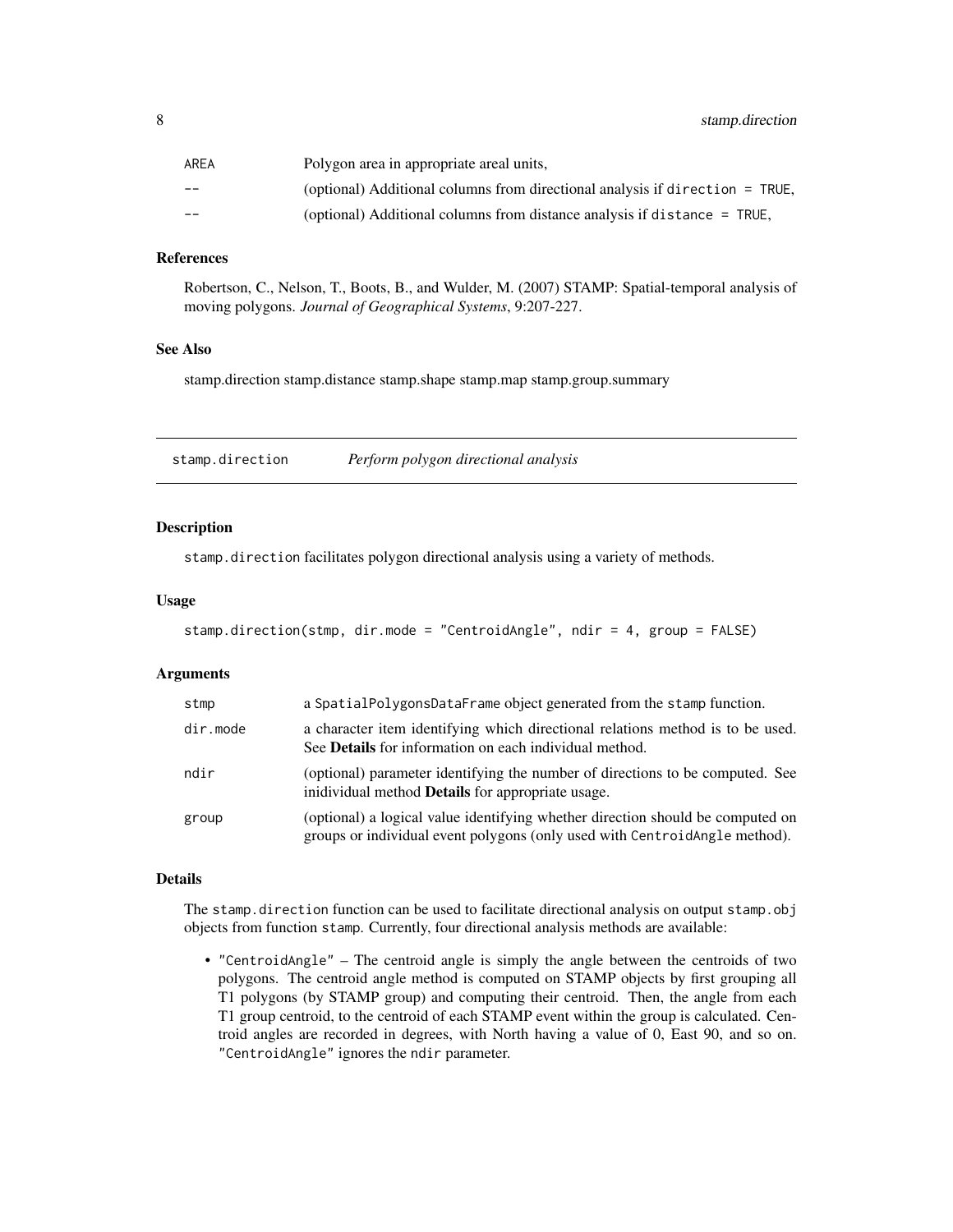# stamp.direction 9

- "ConeModel" The cone model method calculates areas of STAMP event polygons within cones radiating from the centroid of the origin polygon. The cone model method first computes the centroid of all T1 polygons in a STAMP grouping. It then computes ndir equally spaced cones radiating outward from the T1 centroid. The first cone is always centered on North, but there can be any number of cones. The area of each STAMP event, in each cone (specifying direction), is then calculated. See Peuquet and Zhang (1987) for more detailed information
- "MBRModel" The minimum bounding rectangle (MBR) method first computes the MBR for all T1 events in a STAMP grouping. Then the lines of four edges of the MBR are extended outwards to infinity creating sections for the eight cardinal directions around the MBR, along with the MBR itself. The area of each stamp event within each of the nine sections is then computed. See Skiadopoulos et al. (2005) for more detailed information. "MBRModel" ignores the ndir parameter.
- "ModConeModel" The modified cone model first computes the centroid of the T1 event that includes a stable event type. Then  $\text{ndir} = 4$  or 8 cones are created outward from this centroid to the minimum bounding rectangle of the entire grouping. As described by Robertson et al. (2007) this approach is more accomodating to polygon groups that are irregular in size or shape. If there is more than 1 stable event (as flagged by the stamp.obj LEV4 column, the Voronoi segregation method defined by Robertson et al. (2007) is employed. The modified cone model method first computes the centroid of all T1 polygons in a STAMP grouping. It then computes the bounding box of ALL events in a STAMP grouping. Then, ndir=4 or 8 cones are computed. In the case of ndir=4, cones radiate from the T1 centroid to the four corners of the bounding box. The result of the modified cone model method is that the cones are not equally spaced, but tailored to the individual STAMP groupings shape. See Robertson et al. (2007) for more detailed information.

#### Value

Appends the input stamp object with appropriate columns for the directional analysis chosen, if dir.mode is:

"CentroidAngle"

| A single column with centroid angle results, in degrees (North $= 0$ degrees). If<br>group=TRUE then values are identical for all event polygons in the group.              |
|-----------------------------------------------------------------------------------------------------------------------------------------------------------------------------|
| ndir new columns with the area of the STAMP event in each direction, named<br>appropriately (e.g., as DIR45, where 45 refers to the mid-point of that directional<br>cone). |
| 9 new columns with the area of the STAMP event in each direction, named<br>appropriately as "SW","S","SE","W","SAME","E","NW","N","NE".                                     |
| ndir new columns with the area of the STAMP event in each direction, named<br>appropriately as, for example, "N", "E", "S", "W" with $ndir=4$ .                             |
|                                                                                                                                                                             |

Note: STAMP events that are singular (i.e., only 1 polygon in the group) will have NA's from directional analysis.

#### References

Robertson, C., Nelson, T., Boots, B., and Wulder, M. (2007) STAMP: Spatial-temporal analysis of moving polygons. *Journal of Geographical Systems*, 9:207-227.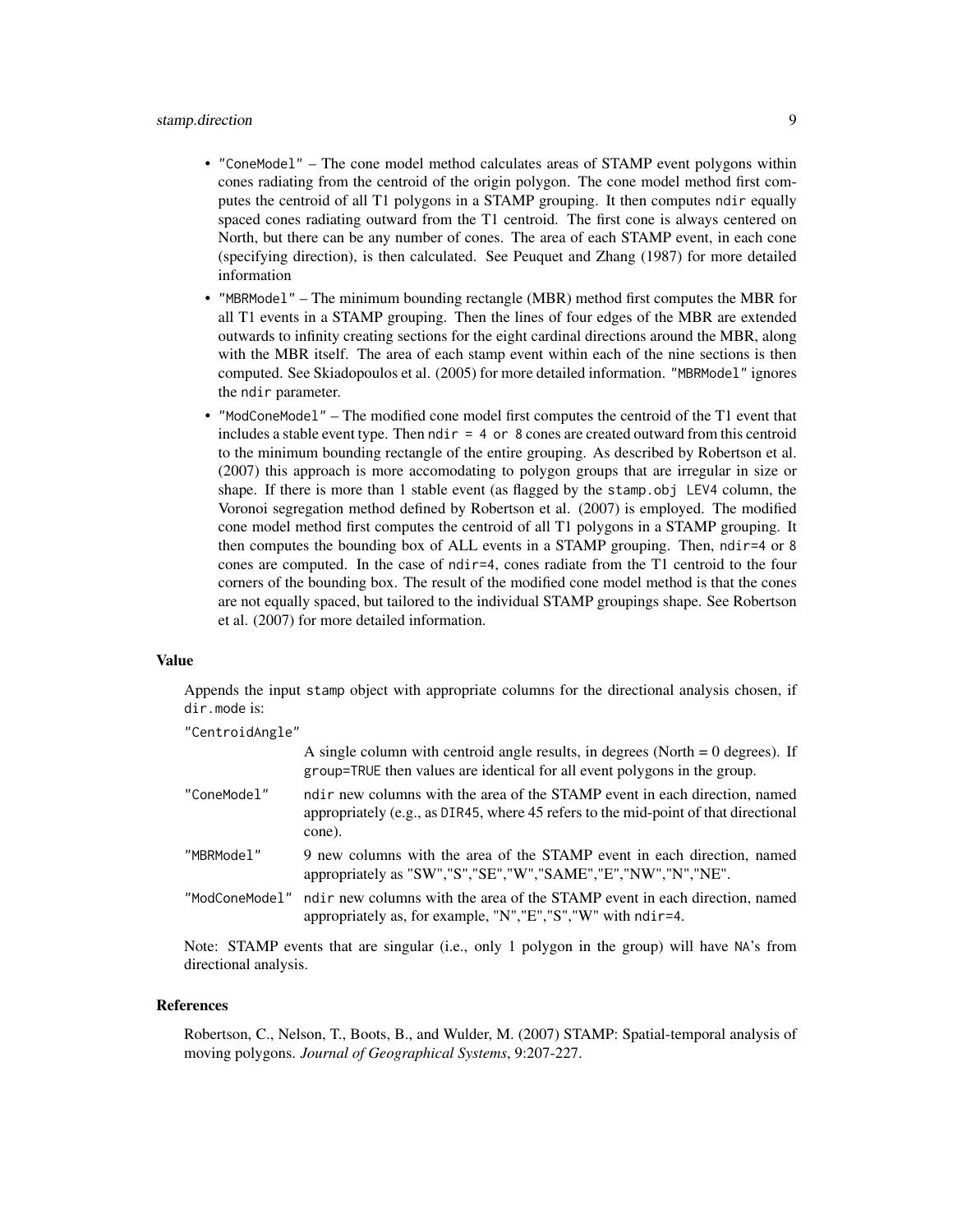Peuquet, D., Zhang, C.X. (1987) An algorithm to determine the directional relationship between arbitrarily-shaped polygons in the plane. *Pattern Recognition*, 20:65-74.

Skiadopoulos, S. Giannoukos, C., Sarkas, N., Vassiliadis, P., Sellis, T., and Koubarakis, M. (2005) Computing and managing directional relations. *IEEE Transactions on Knowledge and Data Engineering*, 17:1610-1623.

#### See Also

stamp, stamp.distance, stamp.shape

stamp.distance *stamp.distance*

#### Description

The function stamp.distance can be used to compute various measures of distance between polygon events and groups. In turn, distance measurements can be used to estimate the velocity of polygon movement.

#### Usage

stamp.distance(stmp, dist.mode = "Centroid", group = FALSE)

#### Arguments

| stmp      | a SpatialPolygonsDataFrame object generated from the stamp function.                                                                                                                                                                                                                                    |
|-----------|---------------------------------------------------------------------------------------------------------------------------------------------------------------------------------------------------------------------------------------------------------------------------------------------------------|
| dist.mode | Character determining the emethod by which polygon distances are computed.<br>If "Centroid" then the centroid distance is calculated, if "Hausdorff" then the<br>discrete Hausdorff distance is calculated; see Details.                                                                                |
| group     | logical indicating whether distances should be computed from the T1 polygon<br>to each individual stamp event (group = $FALSE$ – the default), or whether $T2$<br>polygons should combined (through a spatial union) in order to compute the<br>measure of distance for each stamp group (group = TRUE) |

#### Details

stamp.distance computes distance between polygon sets based on either centroid or Hausdorff distance calculations. Centroid distance is simply the distance from the centroid of all T1 polygons (combined) to each stamp event (group = FALSE), or to the union of all T2 polygons within a group (group = TRUE), in the second case, all events within a group are given an identical distance value.

The Hausdorff distance calculation uses the discrete version of the Hausdorff distance, as programmed in the rgeos function gDistance. A value of densifyFrac = 1 is used to increase the precision of this measurement – see help( $g$ Distance). The returned distance is then the Hausdorff distance of all T1 polygons (combined) to each stamp event (group = FALSE), or to the union of all T2 polygons within a group (group  $=$  TRUE), in the second case, all events within a group are given an identical distance value.

<span id="page-9-0"></span>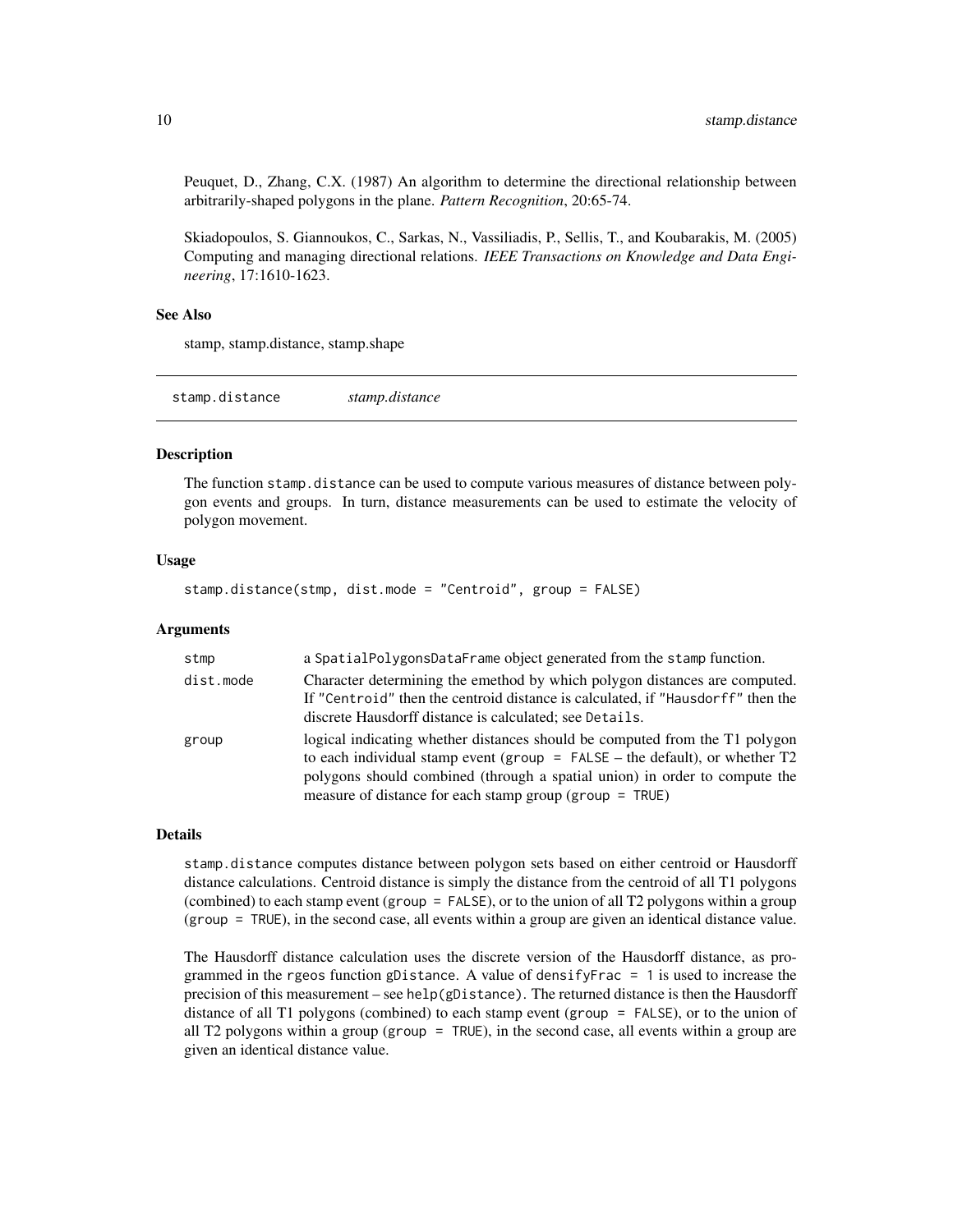# <span id="page-10-0"></span>Value

Appropriately named columns (e.g., CENDIST or HAUSDIST) in the stamp SpatialPolygonsDataFrame object.

## References

Hausdorff Distance: [http://en.wikipedia.org/wiki/Hausdorff\\_distance](http://en.wikipedia.org/wiki/Hausdorff_distance)

#### See Also

stamp stamp.direction stamp.shape gDistance

stamp.group.summary *Compile stamp summary statistics by group*

# **Description**

The function stamp.group.summary compiles summary statistics for each STAMP grouping. Specifically, it computes the area of each STAMP event type (e.g., generation, expansion, etc.) within each grouping. It also computes the number of events belonging to each event type.

#### Usage

stamp.group.summary(stmp, area = TRUE, count = TRUE)

#### Arguments

| stmp  | a SpatialPolygonsDataFrame generated from the stamp function.                  |
|-------|--------------------------------------------------------------------------------|
| area  | logical, whether or not to compute the STAMP event areas.                      |
| count | logical, whether or not to compute the count of STAMP evets within each group. |

# Details

stamp.group.summary computes area and count summary statistics of STAMP output. Note that if both area and count are set to FALSE, stamp.group.summary returns a data.frame with just the group IDs as the only column.

# Value

A data.frame where rows are stamp groups and columns correspond to the STAMP event types (ID, areas, and counts).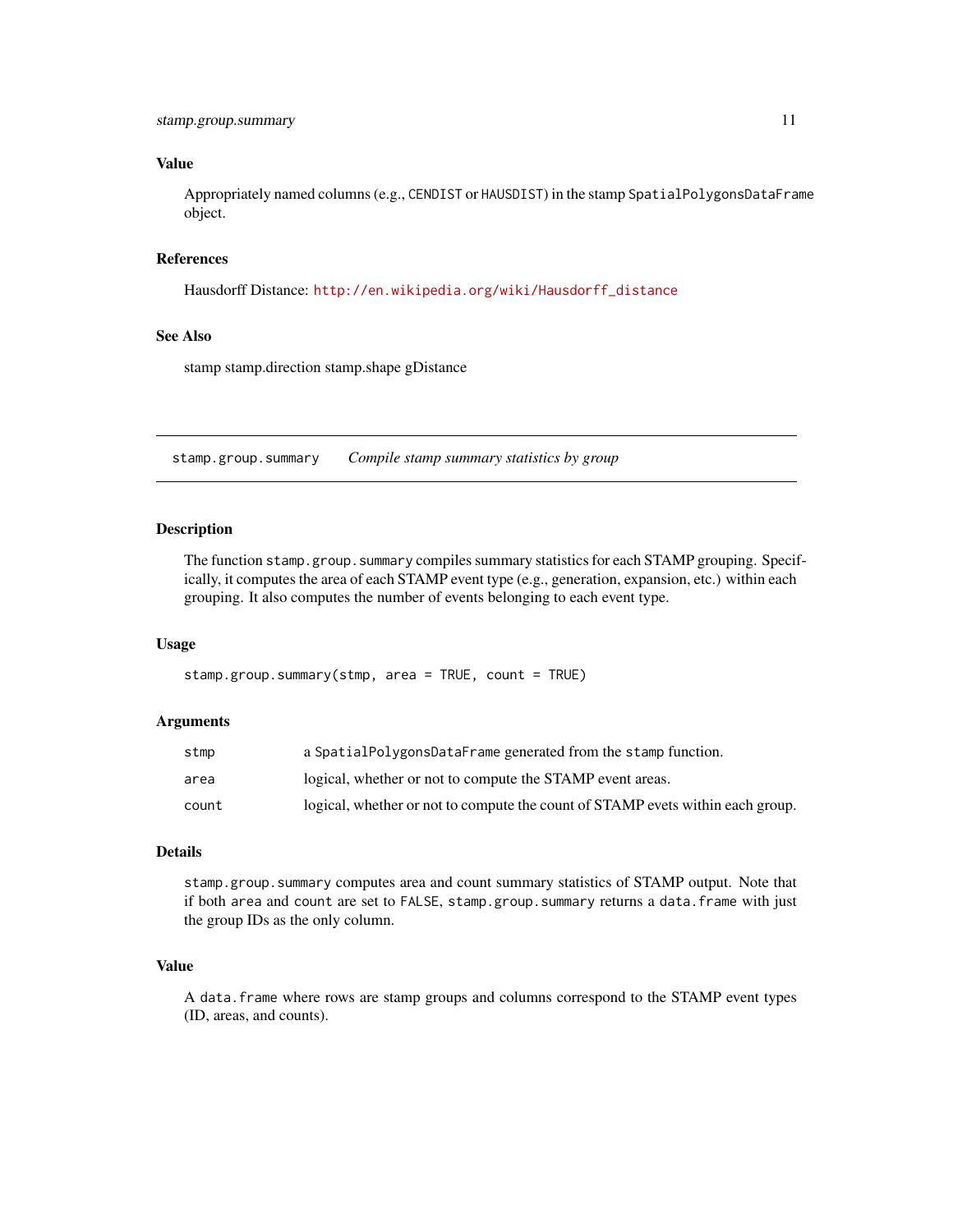<span id="page-11-0"></span>

# Description

This function maps STAMP output for visual assessment of STAMP events and groupings. Choice of which aspect of the stamp output to be visualized is controlled by passing the column name to the stamp.map function.

#### Usage

stamp.map(stmp, by = "LEV1",  $\ldots$ )

#### Arguments

| stmp     | output from the stamp function, i.e., a (SpatialPolygonsDataFrame).                                   |
|----------|-------------------------------------------------------------------------------------------------------|
| by       | tells the function which attribute to visualize, one of "LEV1", "LEV2", "LEV3",<br>"LEV4", or "GROUP" |
| $\cdots$ | additional parameters to be passed to the plot function                                               |

# Details

The stamp.map function can be used to visualize any of the stamp event designation levels (e.g., "LEV1", "LEV2", "LEV3", "LEV4", or the STAMP groupings (based off of parameter dc in the stamp function).

#### Value

stamp.map returns a map of the stamp output using the spplot functionality. It implements a pre-defined coloring scheme.

# See Also

stamp data("fire1") data("fire2") fire1\$ID <- 1:nrow(fire1) fire2\$ID <- (max(fire1\$ID)+1):(max(fire1\$ID) + nrow(fire2)) ch <- stamp(fire1, fire2, dc=1, direction=FALSE, distance=FALSE) stamp.map(ch, "LEV1") stamp.map(ch, "LEV2") stamp.map(ch, "LEV3") stamp.map(ch, "LEV4")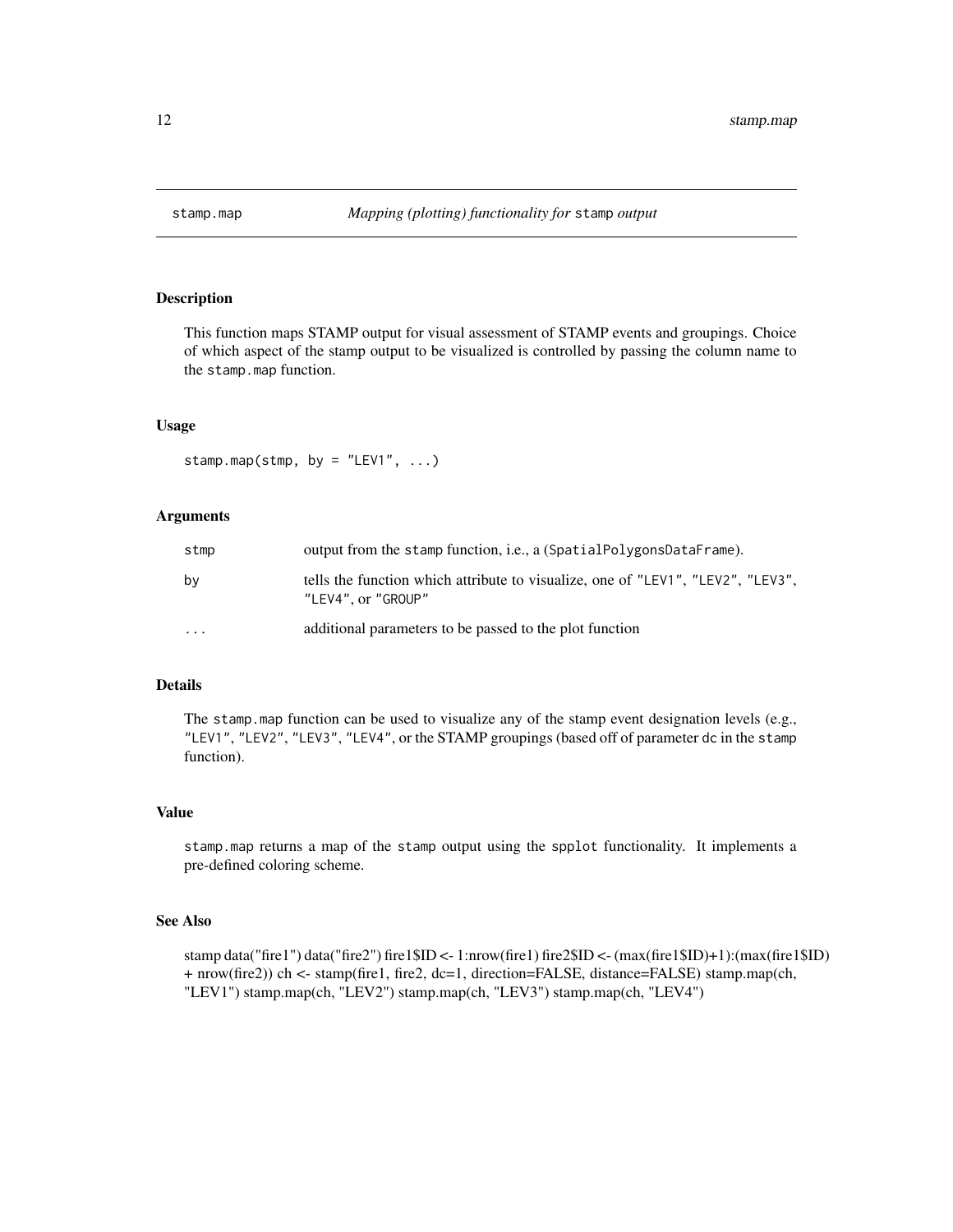<span id="page-12-0"></span>stamp.multichange *run stamp function for multiple years of polygons at once*

#### Description

The function stamp.multichange is a wrapper function that makes multiple calls to the stamp function to ease spatial-temporal analysis of multiple years of polygon data

# Usage

```
stamp.multichange(polys, changeByRow = TRUE, changeByField = FALSE,
 changeField = "", ...)
```
# Arguments

| polys         | a SpatialPolygonsDataFrame wiht 2+ years of data to run through the stamp<br>function.                                 |
|---------------|------------------------------------------------------------------------------------------------------------------------|
| changeByRow   | logical, whether or not each time period is a separate unique row of data (e.g.,<br>as per the katrina data)           |
| changeByField | logical, whether or not time period data is given by a specific field. If this is<br>TRUE, changeByRow should be false |
| changeField   | string, name of the field which contains time period if change By Field is TRUE                                        |
| $\cdots$      | list of paramater values to provide to the stamp function                                                              |

# Details

stamp.multichange is a simple wrapper function for the stamp function. The two options for data structure are those in the katrina data, where each time period is a row, and rows are time-ordered, and the structure of the mpb data, where time period is specified by a column. Time periods should be ordered from 1 through T.

# Value

A SpatialPolygonsDataFrame which includes all outputs from the calls to the stamp function. If there are T time periods, there will be T-1 time periods in the resulting SpatialPolygonsDataFrame object.

```
library(sp)
data("katrina")
katrina$ID <- katrina$Id
ch <- stamp.multichange(katrina, changeByRow = TRUE, dc = 0, distance = TRUE, direction = FALSE)
STGroup <- stamp.stgroup.summary(ch)
head(STGroup)
```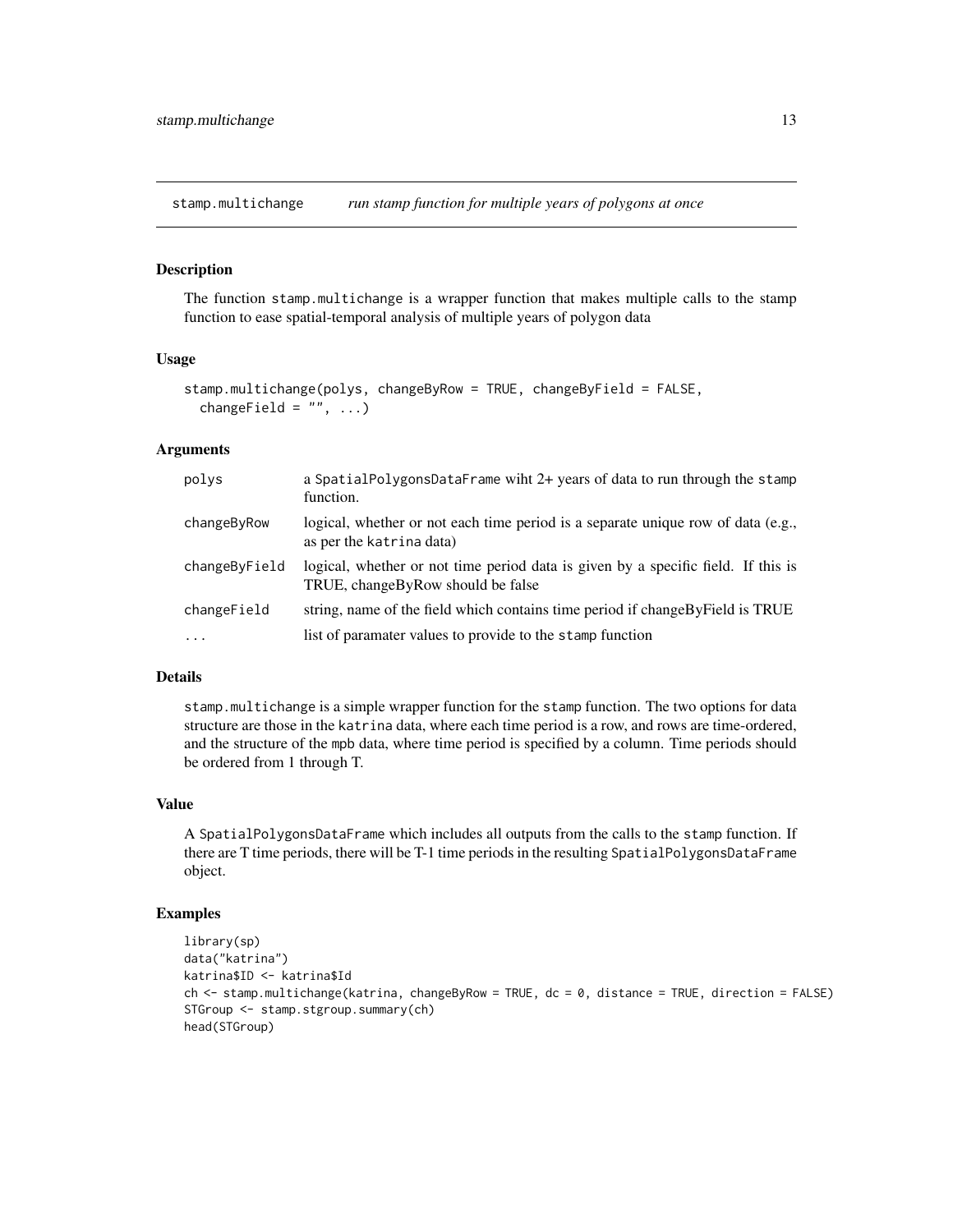<span id="page-13-0"></span>

#### Description

This function computes a suite of shape complexity metrics on STAMP polygons facilitating shape analysis.

#### Usage

stamp.shape(T1, T2, stmp, index = "PAR")

#### Arguments

|       | a Spatial Polygons object of polygons from time 1.                                      |
|-------|-----------------------------------------------------------------------------------------|
| Т2    | a Spatial Polygons object of polygons from time 2.                                      |
| stmp  | output SpatialPolygonsDataFrame generated from the stamp function.                      |
| index | a character item identifying which shape metric is to be computed. See <b>Details</b> . |

# Details

The stamp.shape function can be used to perform polygon shape analysis on output polygons from function stamp. Shape indices are computed on each output polygon. Five shape indices are available:

"PER" – Shape perimeter, in appropriate units.

"PAR" – Perimeter-area ratio, in appropriate units;

$$
\text{PAR}=\frac{p}{a}
$$

"FRAC" – Fractal dimension (Mandelbrot 1977, Lovejoy 1982);

$$
\texttt{FRAC} = \frac{2\log(p)}{\log(a)}
$$

"SHPI" – Shape index (Patton 1975);

$$
\text{SHPI} = \frac{p}{2 * \sqrt{\pi * a}}
$$

"LIN" – Linearity index (Baker and Cai 1992);

$$
\text{LIN} = 1 - \frac{a}{a_{circ}}
$$

Where  $a$  is polygon area,  $p$  is polygon perimeter, and  $a_{circ}$  is the area of the circumscribing (encompassing) circle of a polygon.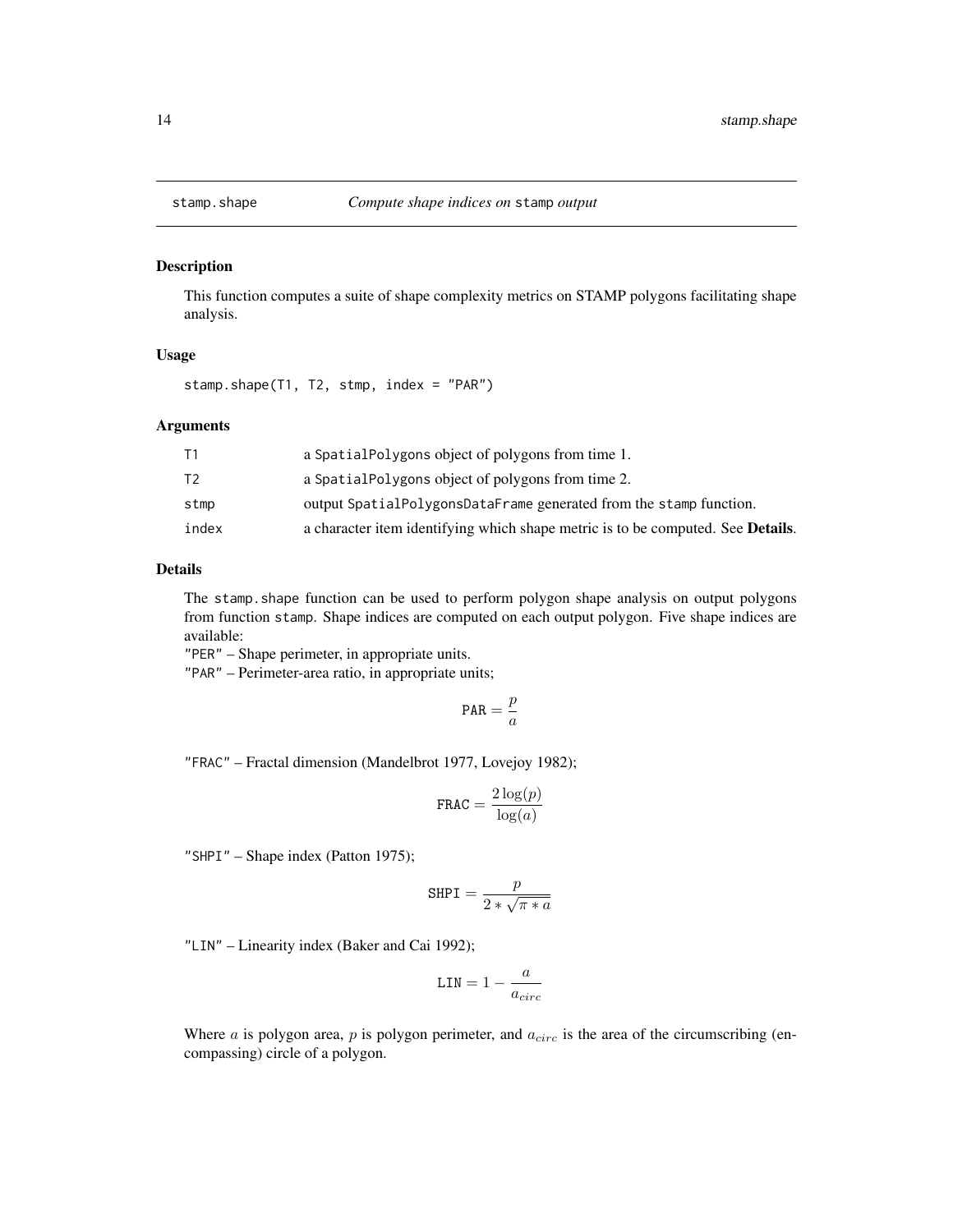#### Some Notes:

PER is simply the length of the perimeter, and is not an overly useful measure of shape, but may be useful in direct comparisons.  $PAR > 0$ , without limit with larger values sugesting more complex, irregular shapes. The range of FRAC is [1, 2]. FRAC approaches 1 for very simple shapes (squares, circles, etc.) and approaches 2 for complex, convoluted shapes. SHPI > 1 without limit, as SHPI increase, the complexity of the shape increases. The range of LIN is [0, 1]. A perfect circle will have a LIN of 0, while more linear shapes will approach 1.

The indices PAR, FRAC, SHPI, and LIN are all essentially measures of shape complexity. LIN is unique in that it tries to focus on the linearity of the shape by comparing the area to a circle. LIN is however, less useful with STAMP events containing multiple polygons, as the calculation for the circumscribing circle will include all polygon objects within the group and artificially increase the LIN scores.

# Value

A DataFrame with four columns:

GROUP – STAMP polygon groups from the stamp function. T1.INDEX – shape index value for T1 polygons for each group. INDEX is replaced by name of index. T2.INDEX – shape index value for T2 polygons for each group. INDEX is replaced by name of index. d. INDEX – change  $(t2 - t1)$  in shape value for each group. INDEX is replaced by name of index.

#### References

Baker, W.L. and Cai, Y. (1992) The r.le programs for multiscale analysis of landscape structure using the GRASS geographical information system. *Landscape Ecology*, 7(4):291-302.

Lovejoy, S. (1982) Area-perimeter relation for rain and cloud areas. *Science*, 216(4542):185-187.

Mandlebrot, B.B. (1977) Fractals, Form, Chance and Dimension. W.H Freeman and Co., New York.

Patton, D.R. (1977) A diversity index for quantifying habitat "edge". *Wildlife Society Bulletin*, 3:171-173.

#### See Also

stamp

```
library(sp)
library(rgeos)
library(raster)
data("fire1")
data("fire2")
#set globally unique ID column required for stamp function
fire1$ID <- 1:nrow(fire1)
#set globally unique ID column required for stamp function
```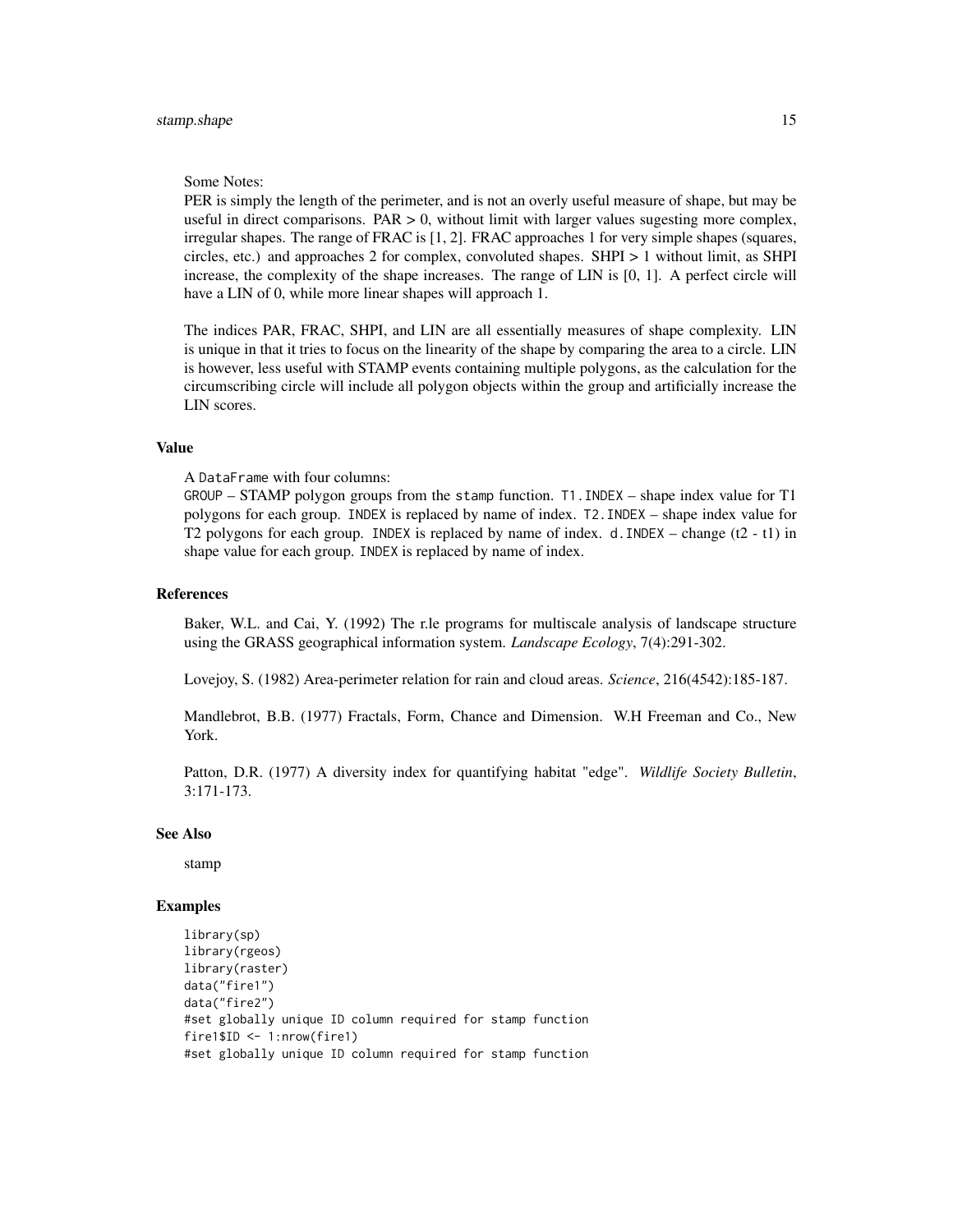```
fire2$ID <- (max(fire1$ID)+1):(max(fire1$ID) + nrow(fire2))
ch <- stamp(fire1, fire2, dc=1, direction=FALSE, distance=FALSE)
ch.sh <- stamp.shape(T1 = fire1, T2 = fire2, stmp = ch, index = 'LIN')
```
stamp.stgroup.summary *Compile stamp summary statistics by space-time group*

#### Description

The function stamp.stgroup.summary compiles summary statistics for each STAMP grouping. Specifically, it computes the area of each STAMP event type (e.g., generation, expansion, etc.) within each grouping. It also computes the number of events belonging to each event type.

#### Usage

```
stamp.stgroup.summary(stmp, area = TRUE, count = TRUE)
```
#### Arguments

| stmp  | a SpatialPolygonsDataFrame generated from the stamp function.                  |
|-------|--------------------------------------------------------------------------------|
| area  | logical, whether or not to compute the STAMP event areas.                      |
| count | logical, whether or not to compute the count of STAMP evets within each group. |

### Details

stamp.group.summary computes area and count summary statistics of STAMP output. Note that if both area and count are set to FALSE, stamp.group.summary returns a data.frame with just the stgroup IDs as the only column.

#### Value

A data.frame where rows are stamp groups and columns correspond to the STAMP event types (ID, areas, and counts).

```
library(sp)
data("katrina")
katrina$ID <- katrina$Id
ch <- stamp.multichange(katrina, changeByRow = TRUE, dc = 0, distance = TRUE, direction = FALSE)
STGroup <- stamp.stgroup.summary(ch)
head(STGroup)
```
<span id="page-15-0"></span>